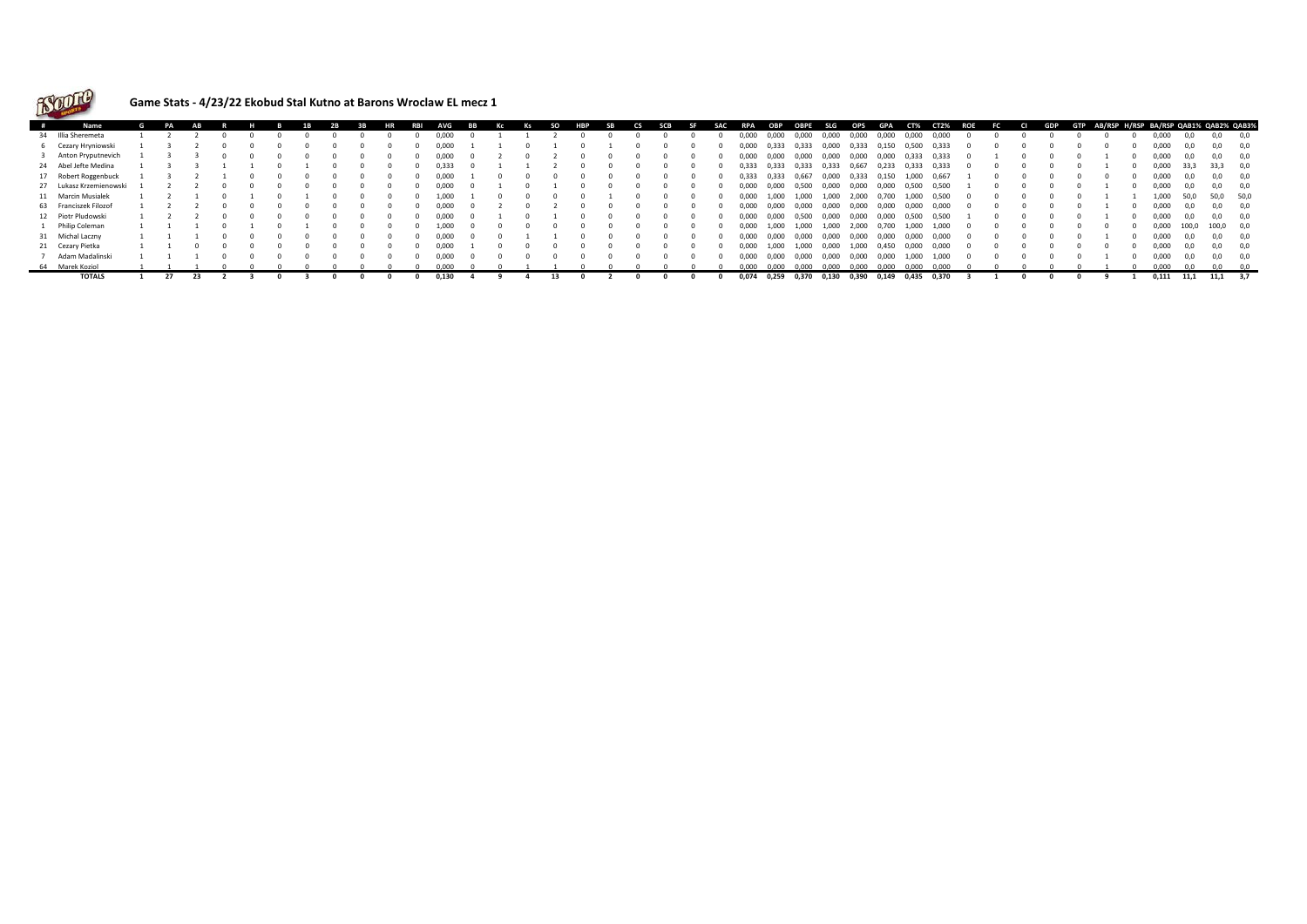

## **Game Stats - 4/23/22 Ekobud Stal Kutno at Barons Wroclaw EL mecz 1**

| Name G W L SV IP BF Ball Str PIT R RA ER ERA ERA9 K Kc Ks H BB IBB K/BB K/GI BB/GI H/GI HB BK WP HR WHIP OBP BAA GO AO FPS FPB FPS%                                                                  |  |  |  |  |  |  |  |  |  |  |  |  |  |  |  |  |  |  |
|------------------------------------------------------------------------------------------------------------------------------------------------------------------------------------------------------|--|--|--|--|--|--|--|--|--|--|--|--|--|--|--|--|--|--|
| 86 Kacper Wasko   1   0   1   0   3,00   17   7   21   28   5   1,67   5   1,67   15,00   4   0   4   4   1   0   400   9,33   2,33   3,33   3   0   0   1,667  0,471 0,333   1   4   13   4   0,765 |  |  |  |  |  |  |  |  |  |  |  |  |  |  |  |  |  |  |
| 4 MarcinBorowski 1 0 0 0 3,00 25 16 29 45 12 4,00 8 18,67 24,00 4 1 3 11 4 0 1,00 9,33 9,33 25,67 0 0 0 1 5,000 0,600 0,524 2 2 21 4 0,840                                                           |  |  |  |  |  |  |  |  |  |  |  |  |  |  |  |  |  |  |
| TOTALS 1 0 1 0 6,00 42 23 50 73 17 2,83 13 15,17 19,50 8 1 7 15 5 0 1,60 9,33 5,83 17,50 3 0 0 1 3,333 0,548 0,455 3 6 34 8 0,810                                                                    |  |  |  |  |  |  |  |  |  |  |  |  |  |  |  |  |  |  |